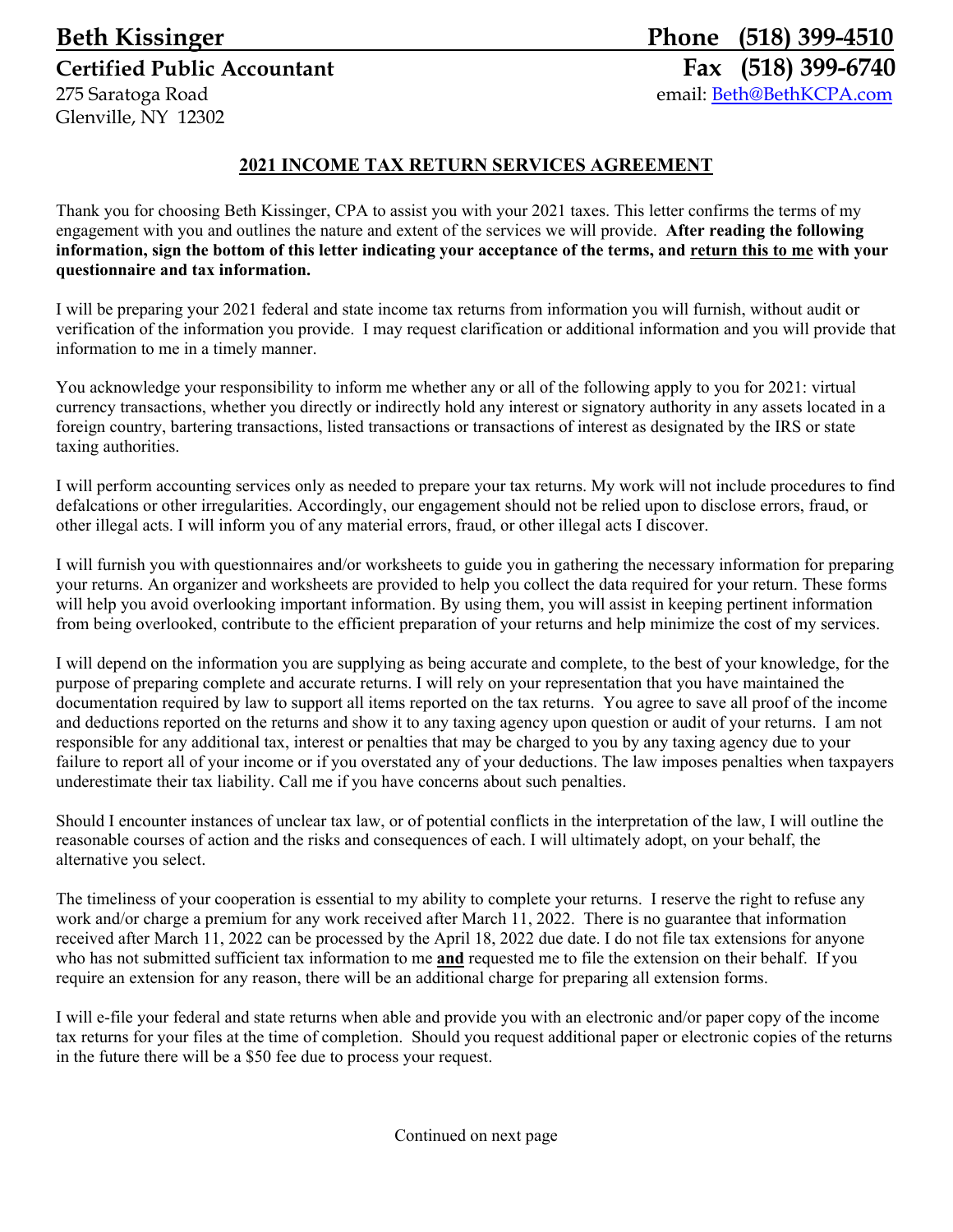If you produce additional items of income or deduction information, or decide to have your return changed in any way after it is processed, you will be charged a minimum additional processing fee of \$150.

I will be submitting a bill for my services with your completed returns. All returns will be handled on a COD basis unless other arrangements are made.

My services will be concluded upon the earliest of the filing and acceptance of your 2021 completed returns by the taxing authorities or January 1, 2023.

I will return your original records to you at the end of this engagement. Store these records, along with all supporting documents, in a secure location.

My fee for the tax return preparation does not include responding to any inquiries or examinations by any taxing authorities. However, I may be retained to represent you at that time and will charge you my regular billing rates at the time additional services are rendered.

Providing your tax information to me indicates full acceptance to all the terms outlined above and indicates that you understand and accept these terms and have provided information to me that is true, correct and complete to the best of your knowledge.

To affirm that this letter correctly summarizes your understanding of the arrangements for this work, sign in the space indicated and return it to me with your tax information.

Thank you for the opportunity to be of service. If you have any questions, contact my office at (518) 399-4510

Sincerely,

Beth Kissinger

Beth Kissinger, CPA

# **Accepted and acknowledged by taxpayer, spouse and/or both:**

**X\_\_\_\_\_\_\_\_\_\_\_\_\_\_\_\_\_\_\_\_\_\_\_\_\_\_\_\_\_\_\_\_\_\_\_\_\_\_\_\_\_\_\_\_\_\_\_\_X\_\_\_\_\_\_\_\_\_\_\_\_\_\_\_\_\_\_\_\_\_\_\_\_\_\_\_\_\_\_\_\_\_\_\_\_\_\_**

Taxpayer Signature Signature Spouse's Signature

(Both spouses must sign for preparation of joint returns.)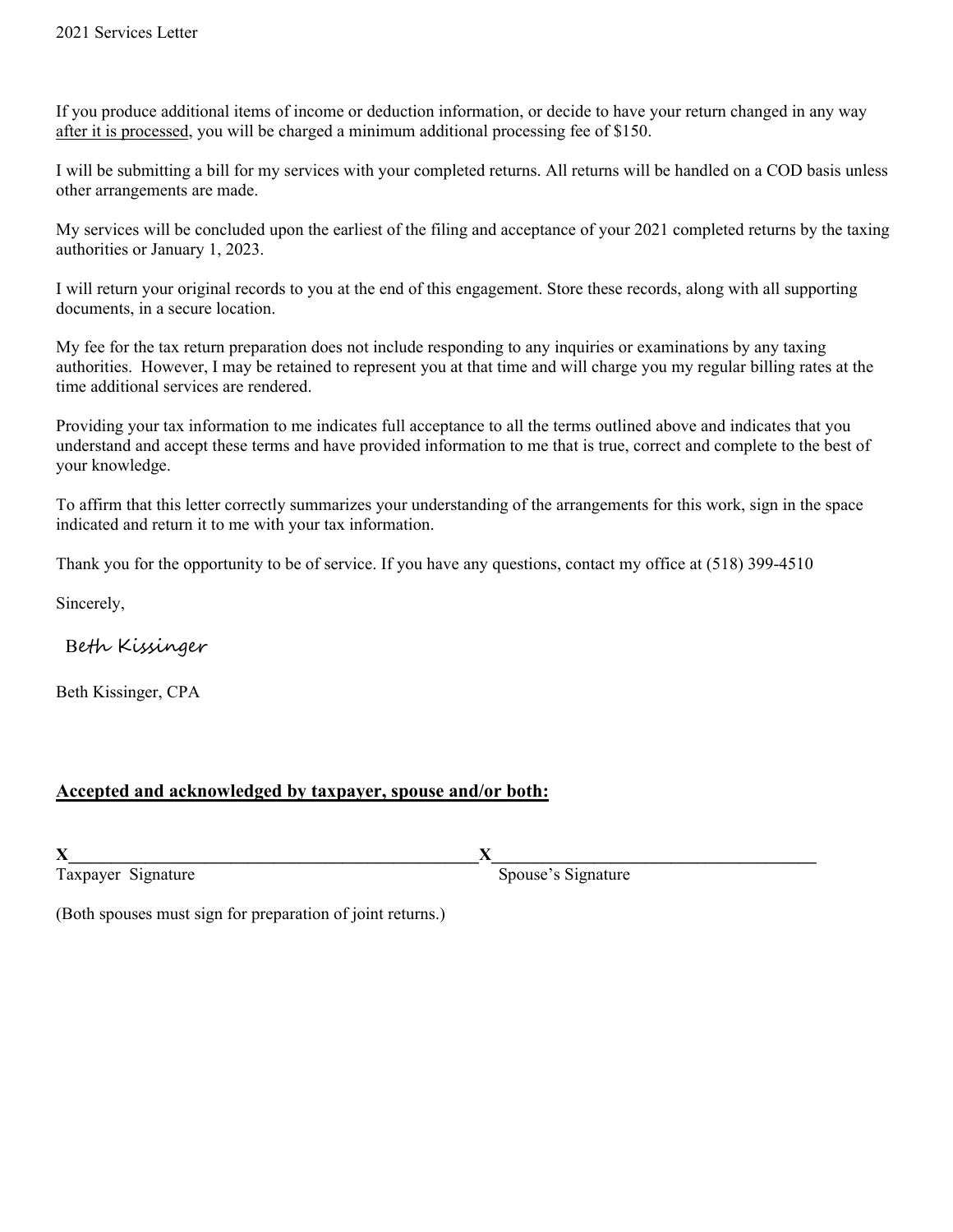## **COMPREHENSIVE CHECKLIST**

### **This check list is provided to help you gather necessary information for me to prepare your 2021 income tax return. Return this list, along with the supporting documentation, to my office**

#### *If this applies to you and/or your spouse for 2021 & Attach all supporting information.*

#### **GENERAL INFORMATION**

☐Copy of front & back of Driver's License – Taxpayer ☐Copy of front & back of Driver's License - Spouse ☐Final paystub(s) showing 2021 earnings - Pay date in December 2021 ☐529 Account year end statements showing contributions and/or withdrawals during 2021  $\square$ Death certificate for widow(er) filing status change ☐IRS or State tax notice received ☐Economic Impact Payments received in **2021** payment amounts – provide Letter 6475 from IRS ☐Advance Child Tax Payments received in **2021** payment amounts – provide Letter 6419 from IRS ☐**Proof of dependent credit qualification** – any one of the following **showing address of dependent must be provided** (**this is mandatory)** School Record **OR** medical receipt **OR** daycare statement **or** signed 8332 Release of exemption

## **INCOME and/or MONEY RECEIVED – Provide all forms received**

| $\Box$ Wages – provide all W-2 forms                                                                               | $\square$ Sale of Stock - Provide all 1099B Forms         |
|--------------------------------------------------------------------------------------------------------------------|-----------------------------------------------------------|
| $\Box$ Interest income - Provide 1099-INT Form(s)                                                                  | $\Box$ IRA Distributions - Provide 1099R Form(s)          |
| $\square$ Dividend income - Provide 1099-DIV Form $(s)$                                                            | $\Box$ Pension - Provide 1099R Form(s)                    |
| $\square$ 1099-NEC – income from self-employment                                                                   | $\Box$ Proceeds from prizes, awards or raffle winnings    |
| $\square$ 1099-MISC                                                                                                | $\Box K-1$ Forms                                          |
| □Scholarship Income Received                                                                                       | $\Box$ Hobby income                                       |
| □ State Income Tax Refund                                                                                          | $\Box$ 1099-Q – distribution(s) from 529 Plan(s)          |
| $\Box$ Tips Received                                                                                               | $\Box$ Cancellation of Debt – Form 1099-C                 |
| $\Box$ Jury Duty Income                                                                                            | $\Box$ Gambling Income (Include all 1099G Forms received) |
| $\square$ Sale of property – provide closing documents                                                             | $\square$ 1099-SA for HSA distributions                   |
| $\square$ Social Security Earnings Statement(s) - Form 1099-SSA                                                    | $\square$ 1099-LTC, MSA etc.                              |
| □ Earnings from Foreign Bank Accounts - Attach proof                                                               |                                                           |
| $\Box$ Unemployment income - 1099-G – NYS residents must sign into your Unemployment account to print this         |                                                           |
| □ Personal Representative Fees (Includes Trustee, Executor, Etc.)                                                  |                                                           |
| $\Box$ Amounts received during 2021 for prior year installment sales                                               |                                                           |
| $\Box$ Property Tax Refund – Tax Relief & STAR Refund(s) issued by check (do not include reductions from tax bill) |                                                           |
| □Alimony Income Received (Date of Divorce:                                                                         | mm/dd/year format                                         |
| $\Box$ Other Income - List Source and amount                                                                       |                                                           |

#### **PAYMENTS (provide amounts and/or supporting documentation of payments made for the following items**

| $\Box$ Qualified Educator Supplies Expense \$                                                                               |                   |                                                                |  |  |
|-----------------------------------------------------------------------------------------------------------------------------|-------------------|----------------------------------------------------------------|--|--|
| $\Box$ Gambling Losses - \$                                                                                                 |                   | deductible to the extent of winnings claimed/reported/received |  |  |
| $\Box$ Alimony paid \$                                                                                                      | (Date of Divorce: | mm/dd/year format                                              |  |  |
| $\Box$ Student loan interest – you might have to get this online                                                            |                   |                                                                |  |  |
| $\Box$ Personal contributions to a <b>nonemployer</b> Retirement Savings Account – year end statement showing 2021 activity |                   |                                                                |  |  |
| □Itemized deductions ie: medical, taxes, interest, charity (fill out separate schedule)                                     |                   |                                                                |  |  |
| <b>IDLong Term Care insurance premiums paid</b>                                                                             |                   |                                                                |  |  |
|                                                                                                                             |                   |                                                                |  |  |

#### **OTHER ITEMS**

 $\Box$ Business income & expenses (fill out business schedules)

☐1099-K received for my business credit card receipt income

☐PPP loan received and/or forgiven – provide documentation

 $\Box$ Automobile expenses (fill out separate auto expense schedule attached to business & rental schedules)

☐Rental property (fill out rental schedules)

☐Child & Dependent Care (fill out separate schedule)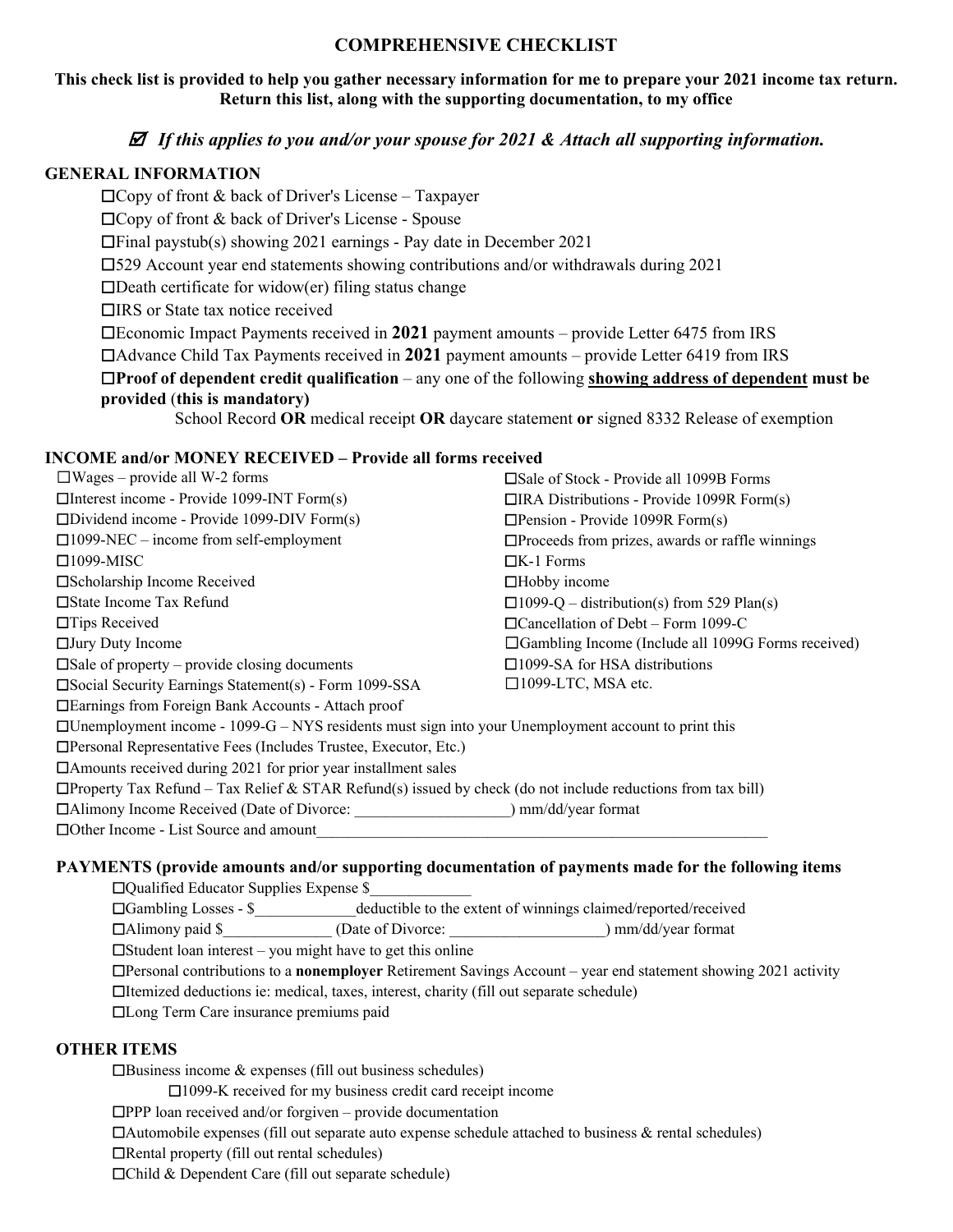# **2021 TAX PREPARATION WORKSHEETS**

# **REQUIRED INFORMATION – Please complete all pages**

**Answer all questions and if any of the following items pertain to you or your spouse for 2021, please check the appropriate box and include all pertinent details. Provide additional schedules or back up information as requested.** 

#### **PERSONAL INFORMATION - Everyone must legibly answer all questions in this section if different from organizer.**

|                                     | <b>TAXPAYER</b> | <b>SPOUSE</b> |
|-------------------------------------|-----------------|---------------|
| Name                                |                 |               |
| Occupation to list on return        |                 |               |
| <b>Email Address</b>                |                 |               |
| <b>Cell Phone Number</b>            |                 |               |
| <b>Home Phone Number</b>            |                 |               |
| <b>Preferred Method of Contact:</b> |                 |               |

County of Residence : School District:

*If either taxpayer or spouse renewed a driver's license since 2020 please provide a copy of the front and back.* 

| Required information if you desire direct deposit of refunds and/or ACH payments of balances due:<br>If you do not want one or both of these options, place a large X across the section you do NOT want. |                                       |                                       |  |
|-----------------------------------------------------------------------------------------------------------------------------------------------------------------------------------------------------------|---------------------------------------|---------------------------------------|--|
|                                                                                                                                                                                                           | <b>For Direct Deposit of Refunds:</b> | <b>For ACH Payment</b><br>of Tax Due: |  |
| <b>Bank Name</b>                                                                                                                                                                                          |                                       |                                       |  |
| <b>Routing Number</b>                                                                                                                                                                                     |                                       |                                       |  |
| <b>Account Number</b>                                                                                                                                                                                     |                                       |                                       |  |
| Type of Account - Checking or Savings                                                                                                                                                                     |                                       |                                       |  |
|                                                                                                                                                                                                           |                                       |                                       |  |

**Providing a voided check is most helpful.** 

# **GENERAL QUESTIONS – Please answer all to the best of your ability.**

#### **YES NO**

- ☐☐ Did your marital status legally change during the year? If yes, explain: \_\_\_\_\_\_\_\_\_\_\_\_\_\_\_\_\_\_\_\_
- ☐☐ Did your address change from last year? If so, provide new address.
- ☐☐ May the IRS and state tax agency discuss this return with Beth Kissinger, CPA?
- ☐☐ Did you receive an Identity Protection PIN (IP PIN) from the IRS? If yes, attach the IRS letter(s).
- ☐☐ Did you receive correspondence during 2021 from any State or the IRS about your tax filings? If so, please provide
- ☐☐ At any time during 2021, did you receive, sell, send, exchange, or otherwise acquire any financial interest in any virtual currency? (Bitcoin, etc.)
- ☐☐ Do you have any savings bonds that matured in 2021 that you did not cash in by year end? (Issued in 1991) **(If yes, we must report the interest earned)**
- ☐☐ Do you have previous year(s) of tax returns that are either unfiled or filed with unpaid balances still due by 12/31/21? If so, please provide details.
- ☐☐ Are you or your spouse legally blind and/or disabled? If so, provide physician statement.
- ☐☐ Do you want to designate \$3 to the Presidential Election Campaign Fund?
- ☐☐ Does your spouse want to designate \$3 to the Presidential Election Campaign Fund?
- ☐☐ Do you know the only US coin where the figure faces right?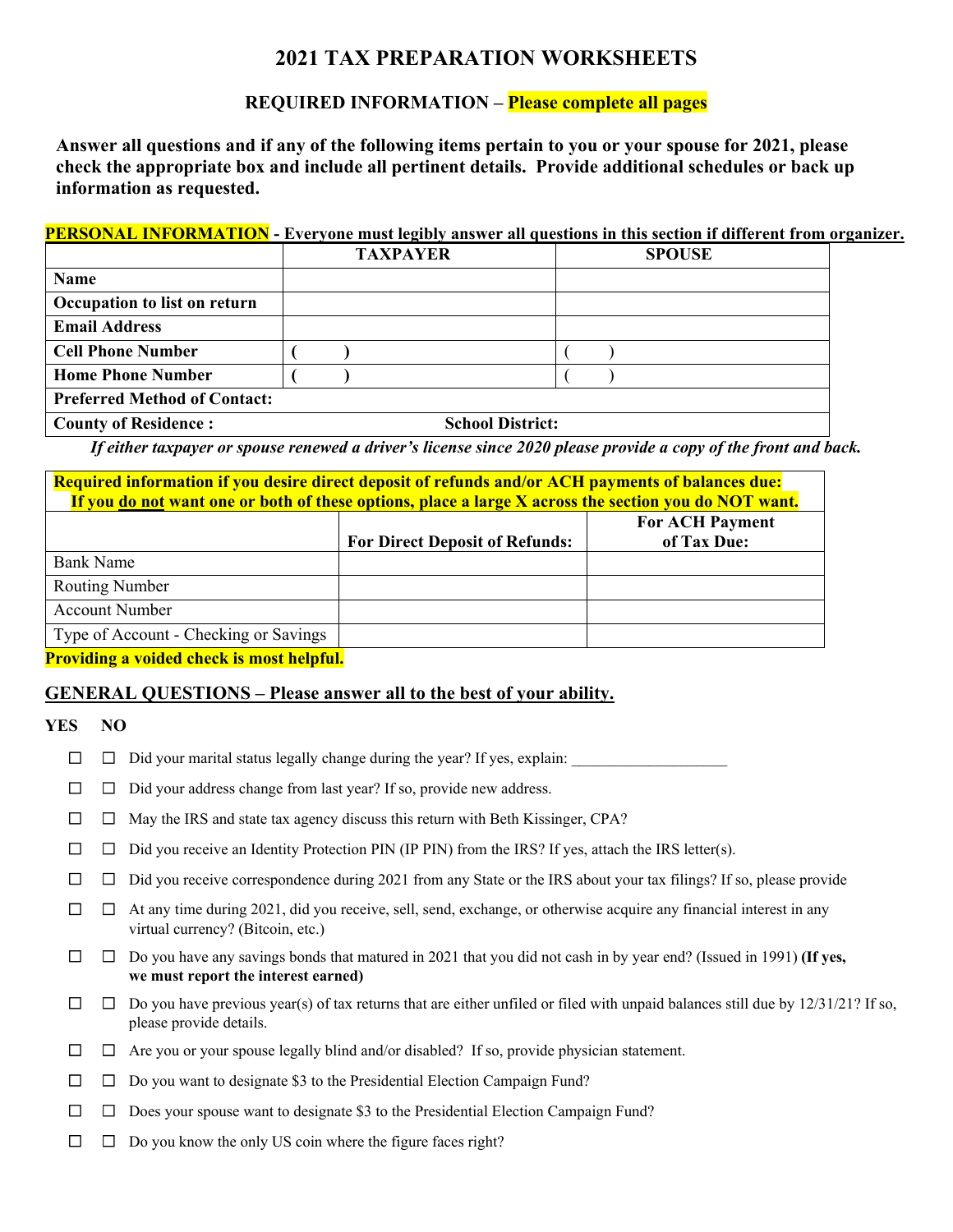# **GENERAL QUESTIONS (Continued) – ALL MUST ANSWER:**

#### **YES NO**

- ☐☐ Did you engage in any bartering transactions in 2021? If yes, at what value? \$\_\_\_\_\_\_\_\_\_\_\_\_\_\_\_\_
- ☐☐ At any time during 2021 did you have a financial interest in or signature authority over any holdings in any foreign bank accounts, investment accounts (other than through a US Broker) or an ownership interest in real property in a foreign country? If yes, provide information.
- ☐☐ Did you pay alimony or receive alimony in 2021? If so, enter the date of original divorce or separation agreement:
- ☐☐ Did you pay any individual \$2,300 or more as a household employee during the year?
- ☐☐ Do you know who said "Income tax has made more liars out of the American people than golf."?
- ☐☐ Do you have adequate records to support every item of income and deduction for the tax returns being prepared?
- ☐☐ What is the only number that has the same number of letters as its meaning?
- ☐☐ Did you receive income or incur expenses associated with any of the following: a fantasy sport league, as a driver for car sharing (Lyft or Uber), freelancing, fashion sharing, crowdfunding, Airbnb/HomeAway/VRBO? If "Yes," provide documentation.
- ☐☐ There are 43 quintillion positions possible on a Rubik's cube, do you know the maximum number of moves it should take to solve the cube?

#### **STATE SPECIFIC**

- ☐☐ Do you or your spouse maintain living quarters in New York City?
- ☐☐ Did you make any out-of-state purchases (by telephone, internet, mail, or in person) for which the seller did not collect the proper amount of state sales or use tax? If so, how much sales/use tax do you owe? \$
- ☐☐ Did you or your spouse contribute any money into a NYS 529 Education account during the year? If yes, provide proof.
- ☐☐ Were either you or your spouse a volunteer firefighter or volunteer ambulance driver for the entire 2021 tax year? If so, what department:
- ☐☐ Have you, your spouse (or an entity of which you are an owner) been convicted of an offense, defined in NYS Penal Law Article 200 or 496, or section 195.20 (government bribery, corruption, obstruction of a public servant.) *THIS IS NOT A JOKE QUESTION AND MUST BE ANSWERED ON ALL NY RETURNS.*

#### **COVID-19 SPECIFIC QUESTIONS**

- ☐☐ Did you or your spouse receive an Economic Impact Payment (Stimulus) during 2021? If yes, provide IRS Letter 6475 and amount(s) received in 2021 \$ $\qquad \qquad \text{and date(s) received}$
- ☐☐ Did you receive any Advance Child Tax Credits during 2021? If yes, provide IRS Letter 6419 and amount(s) received in 2021 \$\_\_\_\_\_\_\_\_\_\_\_\_\_\_
- ☐☐ Do you know what the space between your nostrils is called?
- ☐☐ Were you working from home (telecommuting) during 2021 in a state that differs from the state where your typical work location is? If yes, what state were you physically located in?

#### **TRUSTS AND GIFTING**

- ☐☐ Are any of your assets held in a trust? If this is a new trust, or this is the first year I will be preparing a trust return for you, please provide a copy of the trust document.
- ☐☐ Did you make gifts of more than \$15,000 to any individual during the year?
- ☐☐ Did you add anyone as a co-owner to any of the following during 2021: property deed, bank account or investment account with the intent to gift it to them?
- ☐☐ Do you know how much money someone once paid for invisible artwork?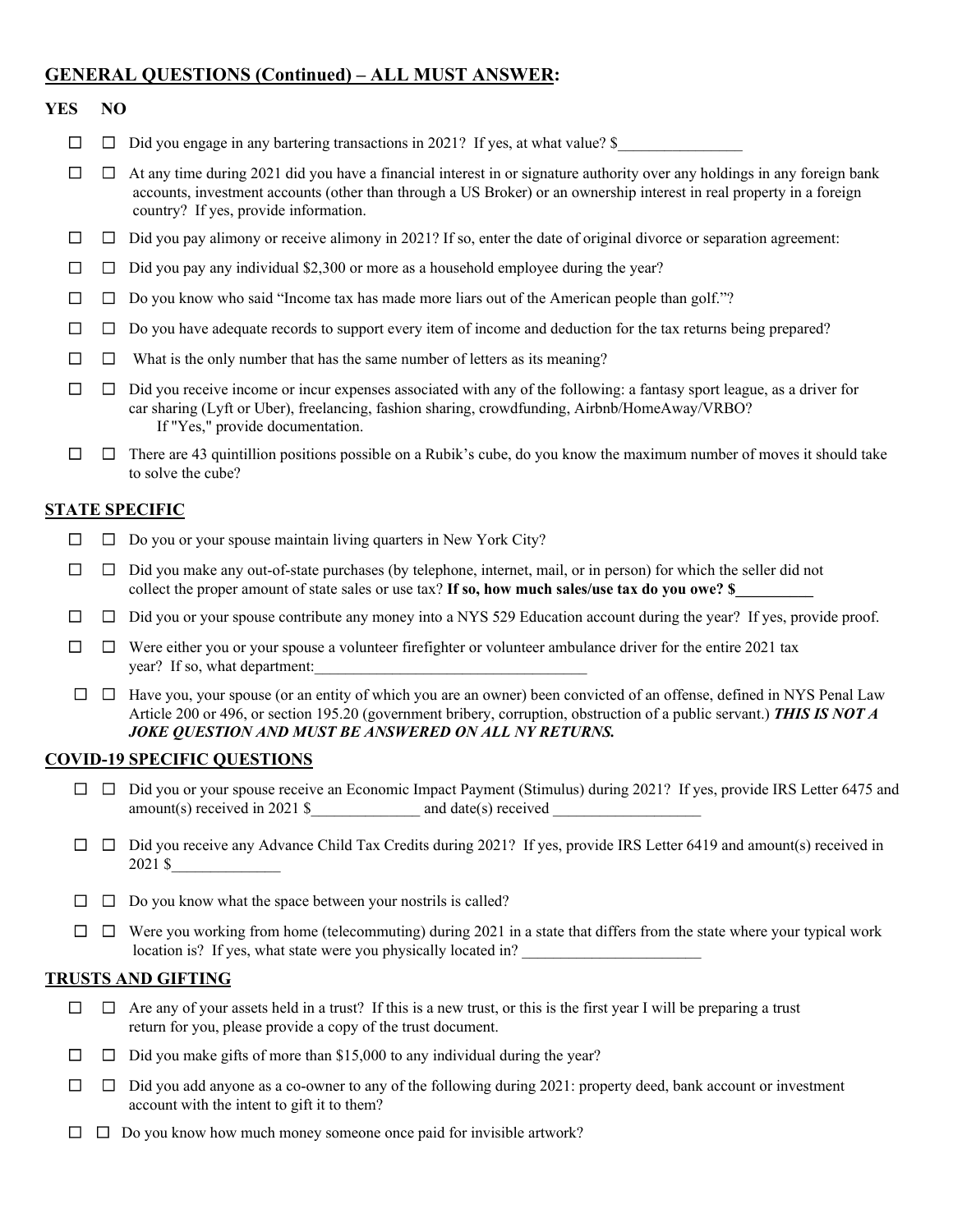#### **YES NO**

### **DEPENDENT INFORMATION:**

☐☐ Are you intending to claim any dependents on your 2021 tax returns? If yes, please complete the following

#### List all dependents (Do not list taxpayer & spouse) you intend to claim on your 2021 tax return:

| Dependent's Name & Relationship to you:<br>Child, foster child, parent, sibling or Other<br>Do NOT list spouse<br>(Provide a copy of the social security card and<br><b>birthdate ONLY if not previously provided)</b> | Age at<br>12/31/21 | Did you provide<br>over half of this<br>person's support in<br>2021?<br>Yes/No | $#$ of months<br>lived in<br>vour home<br>in $2021$ | # of<br>months<br>as a full-<br>time<br>student<br>in $2021$ | Lived<br>with you<br>when not<br>away at<br>school?<br>Yes/No |
|------------------------------------------------------------------------------------------------------------------------------------------------------------------------------------------------------------------------|--------------------|--------------------------------------------------------------------------------|-----------------------------------------------------|--------------------------------------------------------------|---------------------------------------------------------------|
|                                                                                                                                                                                                                        |                    |                                                                                |                                                     |                                                              |                                                               |
|                                                                                                                                                                                                                        |                    |                                                                                |                                                     |                                                              |                                                               |
|                                                                                                                                                                                                                        |                    |                                                                                |                                                     |                                                              |                                                               |

☐☐ Did anyone listed above already filed a 2021 tax return? **If yes, provide a copy** 

☐☐ Do you want me to prepare a tax return for anyone listed above if one should be filed? **Additional fees will apply**.

- ☐☐ Did you provide over half the support for any other person(s) during 2021, that you **do not** consider a dependent for tax purposes? (ie: adult child, parent, foster child, sibling)
- ☐☐ Did you pay for child care for a child under 12 while you worked, looked for work, or while you were a full-time student?
- ☐☐ Are you claiming any child(ren) as the noncustodial parent? If so, provide the signed authorization from the custodial parent granting you the exemption. (Returns **cannot** be filed without the signed 8332 Form)
- ☐☐ Do you know what candy boosts concentration?

#### *For 2021 – you must provide documentation for proof of dependency for related credits showing the child's home address (acceptable proof is at least one of the following: school records, medical records, daycare records, etc. I must note on your return what was provided)*

#### **HOME, INVESTMENTS, PURCHASES, SALES AND DEBT INFORMATION:**

- ☐☐ Did you sell, exchange, refinance or purchase any real estate during the year? **If yes, provide closing documents.**
- ☐☐ Did you sell any personal assets in 2021 at a gain? (collectibles, cars, artwork, gems, stamps, coins, etc.)
- ☐☐ Did you obtain a new home loan this year? If yes, provide all escrow, closing and other pertinent documentation and information.
- ☐☐ Did you pay interest on any home mortgage loan in which the proceeds were **not** used entirely for home improvements? This could be a refinanced mortgage, home equity loan or home equity line of credit account.

#### **TAX CREDITS AND DEDUCTIONS**

☐☐ Did you pay long-term care premiums for yourself and/or your spouse in 2021? (attach proof of amounts paid for each)

|                      | <b>TAXPAYER</b> | <b>SPOUSE</b> |
|----------------------|-----------------|---------------|
| Premium Paid in 2021 | 11              | w             |

- ☐☐ Did you purchase a qualified plug-in, electric drive vehicle or qualified fuel cell vehicle in 2021? **Provide the receipt.**
- ☐☐ Did you make any withdrawals from an education savings or 529 Plan account in 2021? (Attach proof)
- ☐☐ Did you pay any student loan interest in 2021? (Attach proof)
- ☐☐ Do you know what animals have fingerprints other than humans?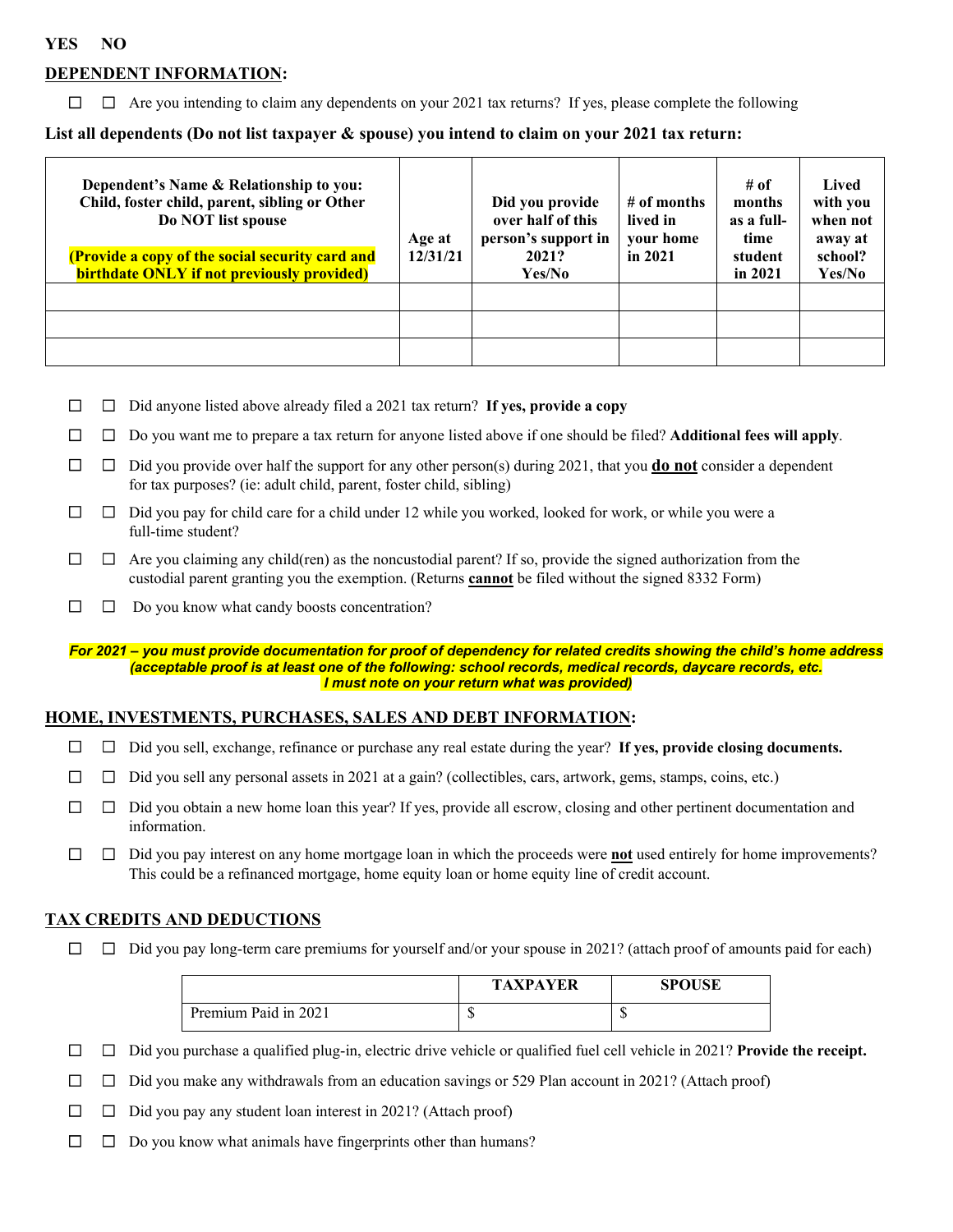## **YES NO**

- ☐☐ Do you (or your spouse) have a qualified HSA (Health Savings Account) that you funded or withdrew from in 2021?
	- 1) If yes, how much was put into the account for 2021 from payroll deductions? \$
		- a. How much was deposited from your own nonpayroll contributions? \$
			- b. Do you have a family or individual health plan?
		- c. How much of the withdrawal was spent on qualified medical expenses? \$
	- 2) Do you expect to put any more money into the account before 4/15/22 towards 2021? Yes/No
	- 3) If so, how much? \$ Write MAXIMUM on the line for me to calculate your maximum limit.
- ☐☐ Did you have any educational expenses during the year on behalf of yourself, your spouse, or a dependent? If yes, attach all Form(s) 1098-T, bills and receipts for qualified tuition and related expenses.
- ☐☐ Did anyone reported on this tax return receive a scholarship of any kind during the year? If yes, provide scholarship award letter and indicate how the scholarship was used. Indicate how much was spent for expenses other than tuition, such as room and board or travel
- ☐☐ Did you cash any Series EE or I U.S. Savings bonds issued after 1989 for education purposes in 2021?
- ☐☐ Do you know what the first patented service uniform in the US was?

## **PENSION AND RETIREMENT INFORMATION:**

- ☐☐ Did you take any distributions from any pension, or IRA retirement account in 2021? If yes, did you return any distribution to a qualified retirement account? Yes/No (Circle your answer)
- ☐☐ If over 70.5 years of age, did you directly donate any of your distributed IRA amounts to a charitable organization in 2021?

If yes, how much \$ (Provide proof)

☐☐ Did you or your spouse contribute directly (or plan to contribute directly) for 2021 to a retirement account that is not held by an employer? (other than a 401k, SIMPLE, or employer Roth) If yes fill in the table below and provide statements showing contributions made.

 List deposits made for the 2021 tax year during the calendar year, under the "funded in 2021 box", if you have not yet deposited the money **BUT PLAN TO FUND BY THE DUE DATE OF YOUR TAX RETURN**, put that amount under the "expect to add" box. Write "maximum" if you plan to put in everything you are allowed to.

| 2021 Contributions made to: | <b>TAXPAYER</b>       |                      | <b>SPOUSE</b>         |                      |
|-----------------------------|-----------------------|----------------------|-----------------------|----------------------|
|                             | <b>Funded in 2021</b> | <b>Expect to add</b> | <b>Funded in 2021</b> | <b>Expect to add</b> |
| Traditional IRA             |                       |                      |                       |                      |
| Roth IRA                    |                       |                      |                       |                      |
| Self Employed Pension Plan  |                       |                      |                       |                      |

☐☐ Are you interested in contributing to an IRA if it will **NOT** be a tax deduction?

#### **ESTIMATED INCOME TAXES, TAX PAYMENTS, AND 2022 TAX PLANNING**

- ☐☐ Do you expect a large fluctuation in income, deductions, or withholding in 2022? If so, why?
- ☐☐ Do you want me to calculate your 2022 estimated tax obligations on something other than your 2021 income tax return? If so, what should it be based on?
- ☐☐ If over 70.5 years of age, do you plan to directly donate any RMD amounts to a charitable organization in 2022?
- $\Box$   $\Box$  Did you know, that according to the Tax Policy Center think tank, for tax year 2021 it is estimated that 42.5% of tax filers will owe no federal income tax and/or have a negative taxable income for 2021.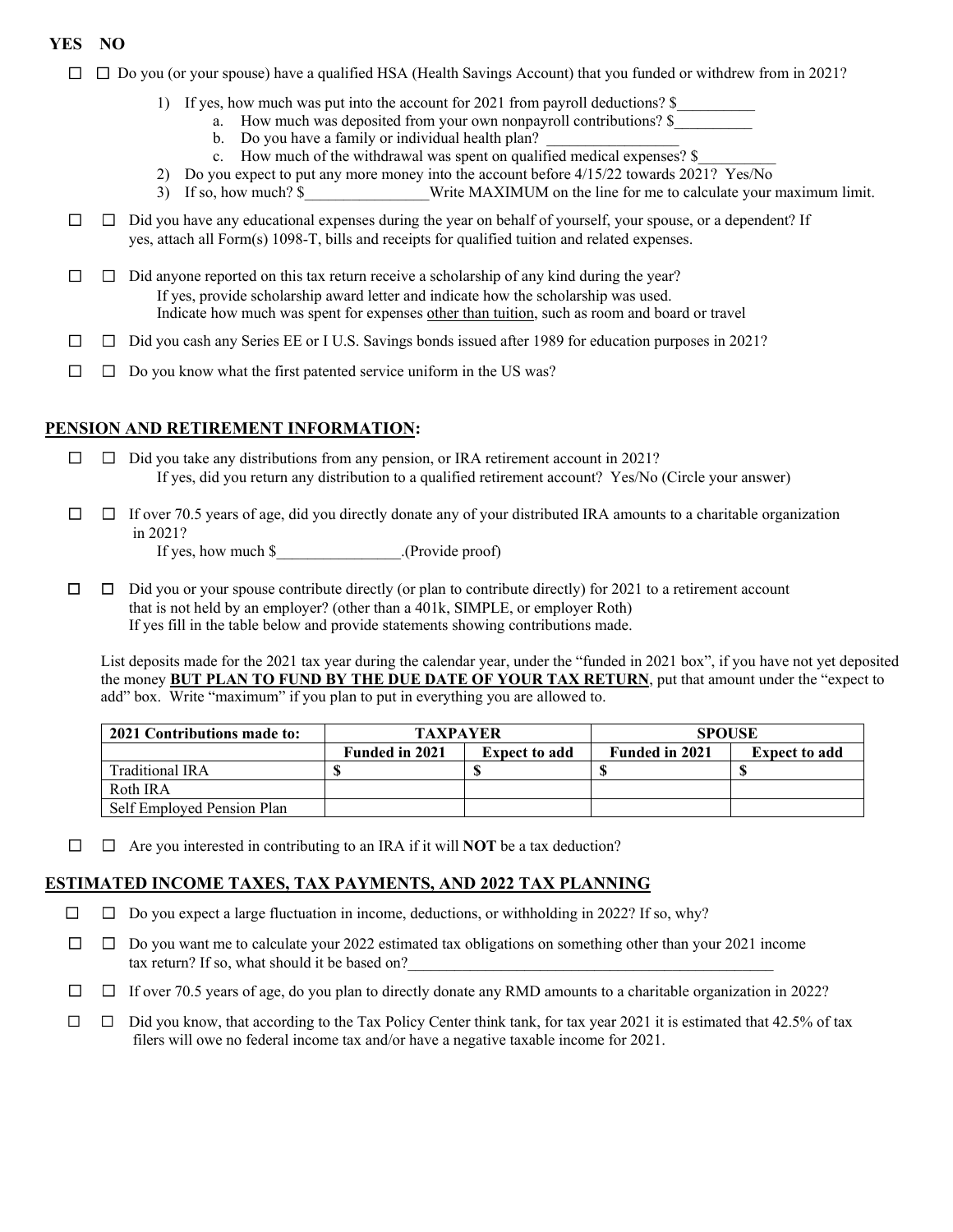#### **YES NO**

☐☐ Did you pay any estimated income tax payments in 2021? If so, please provide proof of every payment that was made during the 2021 calendar year and to date in 2022 **and** complete the following:

|                                       |                  |         | <b>Amounts Paid to:</b> |              | Proof     |
|---------------------------------------|------------------|---------|-------------------------|--------------|-----------|
| <b>Type of Payment</b>                | <b>Date Paid</b> | Check # | Federal                 | <b>State</b> | Attached? |
| 4 <sup>th</sup> Qtr 2020 Estimate     |                  |         |                         |              |           |
| Paid with 2020 Tax Extension          |                  |         |                         |              |           |
| Paid with 2020 Tax Return             |                  |         |                         |              |           |
| 1 <sup>st</sup> Quarter 2021 Estimate |                  |         |                         |              |           |
| $2nd$ Quarter                         |                  |         |                         |              |           |
| $3rd$ Quarter                         |                  |         |                         |              |           |
| $4th$ Quarter                         |                  |         |                         |              |           |
| <b>Additional Payments</b>            |                  |         |                         |              |           |

#### **BUSINESS RELATED QUESTIONS – IF YOU DO NOT HAVE A BUSINESS YOU CAN SKIP THIS SECTION**

☐☐ In 2021 did you (or your spouse) run a small business as a sole proprietor?

 ☐☐ In 2021 did you (or your spouse) run a small business as a single member LLC or as an LLC as partners? If yes, did you file any required NYS-IT-204LL form(s)? (attach a copy of the form filed)

☐ ☐ Did you sell an existing business, rental, or other property this year? If yes, provide closing documents.

☐ ☐ Did you start a new business or purchase rental property during the year? If yes, provide details.

☐ ☐ Did you sell, exchange, or purchase any assets used in your trade or business? If yes, provide details.

 $\Box$   $\Box$  Did you acquire a new or additional interest in a partnership or S corporation? If yes, provide details.

☐☐ Did you purchase any gasoline, diesel, or special fuels for off-road business use?

☐☐ As a business owner did you pay health insurance premiums for your employees during the year?

☐☐ Do you intend to fully fund any available self-employed pension option for 2021?

☐☐ Did you continue to pay employees while they were not working due to Covid?

☐☐ Was the business owner unable to work due to COVID-19 and would have qualified for sick or family leave if employed elsewhere (by someone other than yourself)?

☐☐ Did the busines owner receive a Paycheck Protection Program (PPP) loan? If yes, was the loan forgiven or was forgiveness requested? Please provide documentation.

#### **CLOSING**

☐☐ Is there anything else you would like to bring to my attention? If so, please note it at the bottom of this page.

Now that we are end of this list of questions, and you are ready to put your information together, remember the quote by Benjamin Franklin: "By failing to prepare, you are preparing to fail." Deadlines approach quickly so get started putting everything together!! Good luck!!

Completed by:

(Please Print your name) Date Completed

And, the most requested item from each year's organizer:

Answers to some fun questions:

Lincoln penny, Will Rogers, 4, 20, columella, \$10,000, chewing gum, koalas, the playboy bunny work uniform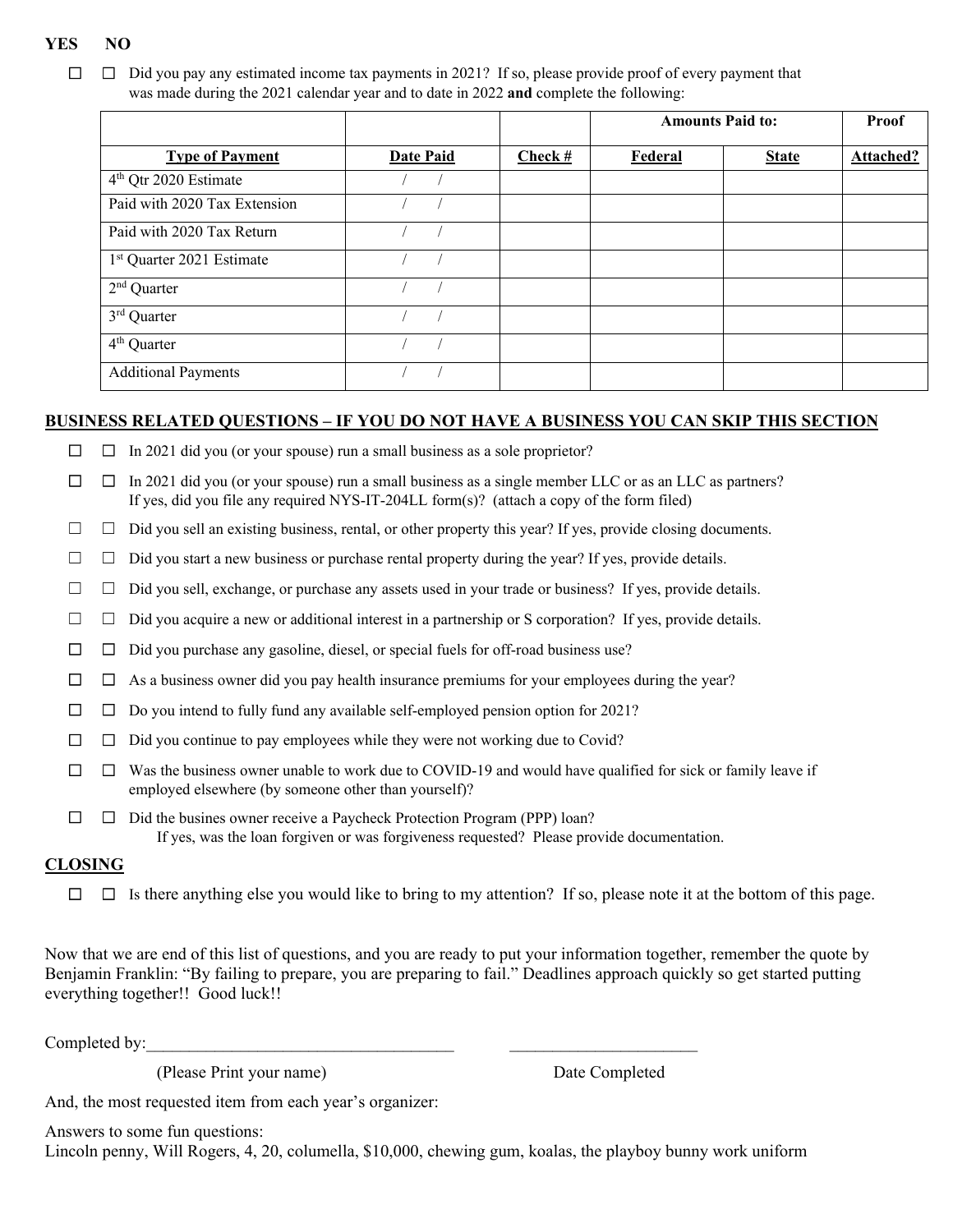# **\*\*\*\*\*\*\*\*\*\* OTHER RECEIPTS INFORMATION \*\*\*\*\*\*\*\*\*\***

| <b>OTHER RECEIPTS RECEIVED IN 2021</b><br><b>Indicate if received by Taxpayer (TP) Spouse (SP) or Joint (J)</b> |        |             |  |
|-----------------------------------------------------------------------------------------------------------------|--------|-------------|--|
|                                                                                                                 | Amount | (TP, SP, J) |  |
| Economic Impact Payment Received per letter 6475 - Taxpayer                                                     | ۰D     | TP          |  |
| Economic Impact Payment Received per letter 6475 - Spouse                                                       | \$     | <b>SP</b>   |  |
| Advance Child Tax Credit received per Letter 6419 - Taxpayer                                                    | \$     | TP          |  |
| Advance Child Tax Credit received per Letter 6419 - Spouse                                                      | \$     | <b>SP</b>   |  |
| Hobby Income – what is the hobby?                                                                               | Φ<br>D |             |  |
| Gambling Income                                                                                                 | \$     |             |  |
| Unemployment Income                                                                                             | \$     |             |  |
| Jury Duty – Board of Election Income                                                                            | \$     |             |  |
| Payments received on prior year installment sale                                                                | \$     |             |  |
| Tips received & not reported on W-2                                                                             | \$     |             |  |
| Amount of debt forgiveness (Student Loans, 1099-C, etc)                                                         | \$     |             |  |
| Rental of personal property                                                                                     | \$     |             |  |
| Other – specify                                                                                                 |        |             |  |

# **\*\*\*\*\*\*\*\*\*\* TAX PAYMENT INFORMATION \*\*\*\*\*\*\*\*\*\***

| <b>PROPERTY AND SALES TAXES PAID IN 2021</b><br><b>Indicate if paid by Taxpayer (TP) Spouse (SP) or Joint (J)</b> |        |  |
|-------------------------------------------------------------------------------------------------------------------|--------|--|
|                                                                                                                   | Amount |  |
| Real Estate Tax $-$                                                                                               |        |  |
| County tax on primary residence                                                                                   | S      |  |
| Real Estate Tax $-$                                                                                               |        |  |
| School tax on primary residence                                                                                   |        |  |
| Real Estate Tax $-$                                                                                               |        |  |
| Village tax on primary residence                                                                                  |        |  |
| Real Estate $Tax -$                                                                                               |        |  |
| County tax paid on 2 <sup>nd</sup> Home                                                                           |        |  |
| Real Estate $Tax -$                                                                                               |        |  |
| School tax paid on $2nd$ home                                                                                     |        |  |
| Water, Sewer & other utility costs included in property                                                           |        |  |
| tax bill                                                                                                          |        |  |
| Sales tax paid on large purchases (vehicles, RVs,                                                                 |        |  |
| motorcycles, etc)                                                                                                 |        |  |
| Other - specify                                                                                                   |        |  |
|                                                                                                                   |        |  |